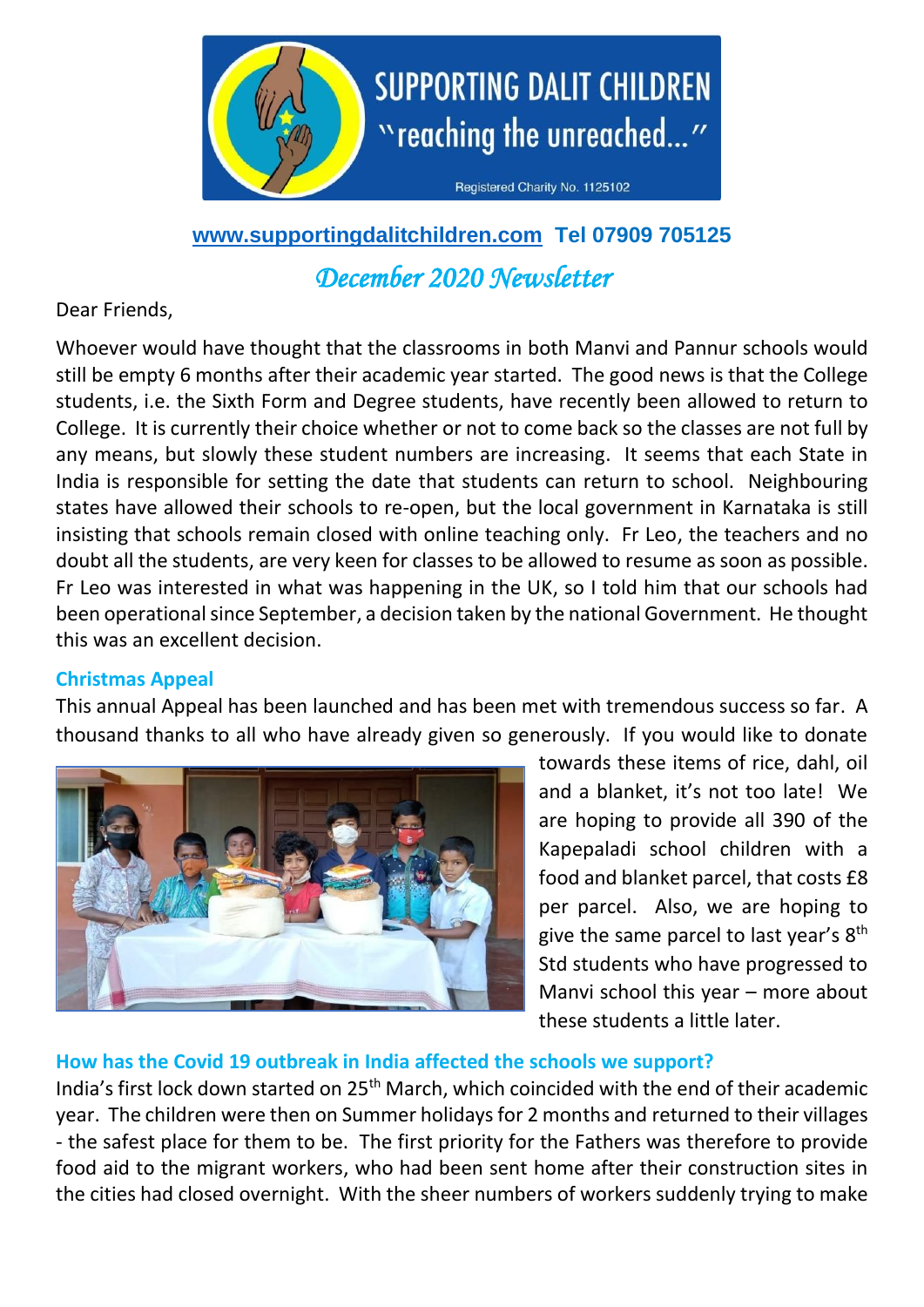

their way home, there simply wasn't enough public transport laid on for them. Many people including whole families, had to camp each night by the roadside. With no wages, they were at the mercy of others. It was no surprise to me to hear that the Fathers

were immediately organising food parcels and other supplies for them.

I still find photos like this so hard to comprehend. India is such a wealthy country; it is even planning its first Space Mission for the year after next, and yet abject poverty still exists in 2020.

Since the Covid outbreak, we are now communicating in many more ways. Listening to UK friends who are teachers, I have huge admiration for how our schools have adapted and conformed to the Covid 19 regulations placed upon them from March this year. These teacher friends were also pleased to see how eagerly their pupils returned to school in September after 3 months of online learning using Zoom or an equivalent software. The social contact with friends and face to face interaction with their teacher is so important to students.

The new academic year in India started on  $1<sup>st</sup>$  June, and from then on, the challenge was set for the teachers to reach all their students online, including those living in the remotest of villages. When I say online, this is not with a lap top as none of the High School students, (up to 10<sup>th</sup> Std), would be able to afford a lap top. The teachers therefore set up Whatsapp class groups on their mobiles, and initially contacted students through the family phone that belongs to the parents. In contrast with the UK, the Manvi and Pannur students do not own their own mobile phone either. The lockdown meant that parents then had to allow their children to use this phone for online classes.

### **Blessing in disguise?**

A blessing this year for our sponsored students' parents is that there has been an excellent rainy season for all those working on the land. It couldn't have come at a better time with all the Covid restrictions in place, and as a result there has been plenty of work in the fields. However, with this blessing comes a negative, and the flip side is that some parents have capitalised on their child's earning power (children can potentially earn up to 200 Rupees per day), and they have sent their children to work in the fields. It is illegal of course, but it goes on. There are concerns that some children have already become casualties of this work opportunity and won't be allowed to return to their classes in the New Year, which is when we hope more classes will be resumed. Another repercussion of the online learning is that Fr Leo and Sr Reena haven't been able to collect the fee instalments from the parents as there hasn't been the normal parental contact whereby parents come to the finance office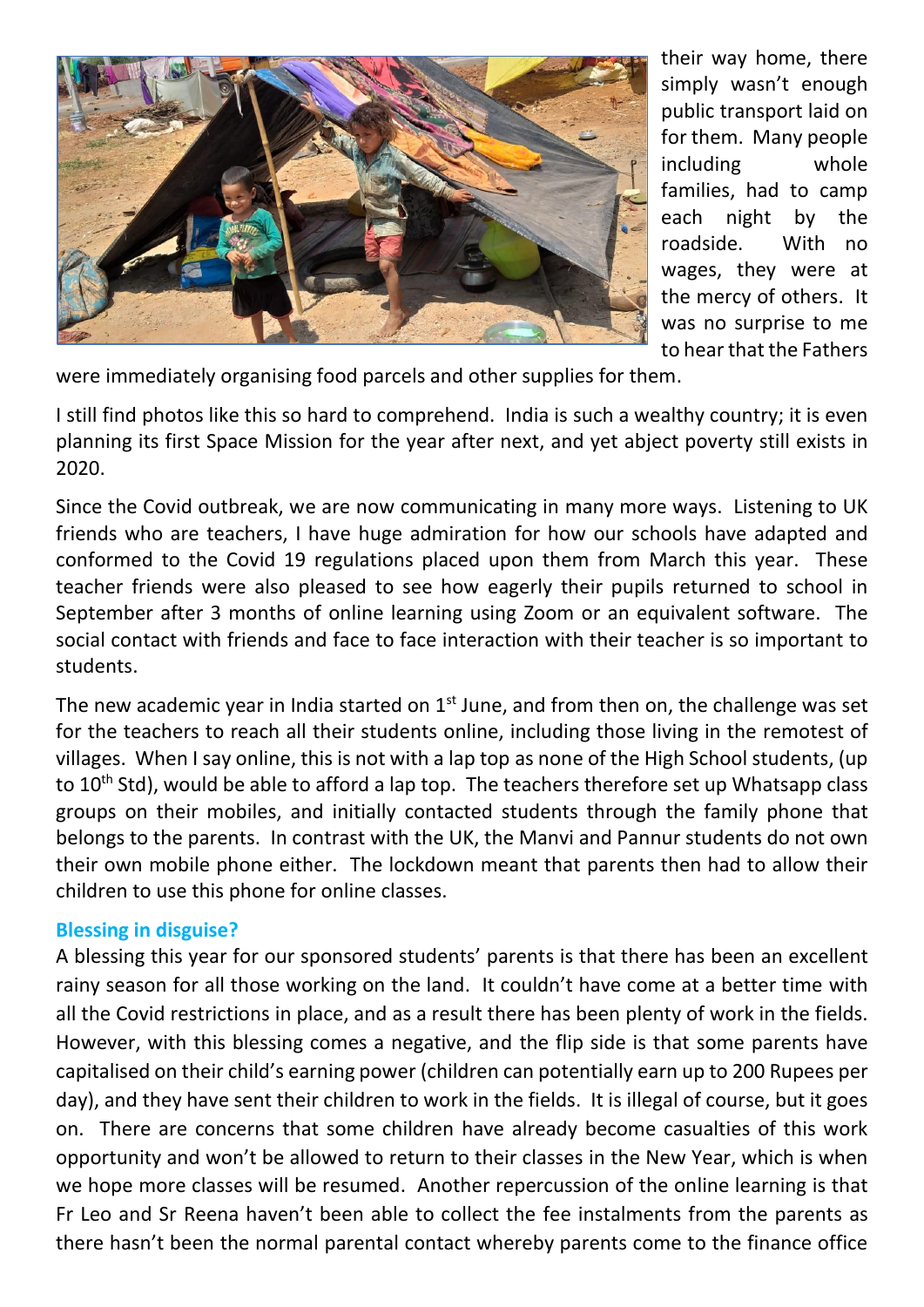at the beginning of each term to pay their fee instalment. Also some parents have taken advantage of the Covid situation and withheld fees for no good reason. The teachers' salaries still need to be paid and the shortfall in parents' fees has made the overall financial situation difficult for the Mission. However, it is an unprecedented situation that has to end hopefully sooner rather than later, and when classes resume there will be no excuse for parents not paying their child's school fees.

#### **Fatal accident**



With a heavy heart, Sister Reena informed me that one of her members of staff at Kapepaladi school – Shankramma, a cleaner and general help, recently died in a motorbike accident. In February, we saw Shankramma many times at the school, and also at her home in Pannur. In fact I got to know her granddaughter on this latest visit very well, she is a student at the school and one of our sponsored children.

We visited this girl's home as well as many other students' homes with Sister Philomena, whilst several children tagged along and

came with us to each house as they always do. This particular girl, Shankramma's granddaughter, laughed so much and so often whilst we walked round the village holding hands. It struck me how much happiness she had in her young heart and at times I thought she would burst with joy! It pains me to think of how sad she must be now at the loss of her dear grandmother.

### **Children's Day**

Children's Day is an annual celebration held in every school in India, to highlight children's rights and the importance of education. The date of  $14<sup>th</sup>$  November for Children's Day was set in 1964, in honour of the birthday of India's first Prime Minister, Jawaharlal Nehru.

Children's Day is typically a day of celebration with games and activities organised by the teachers for the children, and a special meal is provided at lunchtime. The highlight of the day is when the teachers do skits and dances for the children and it won't surprise you to hear that the children *love* watching their teachers and the Fathers perform songs and skits

on stage. I remember one year being in Manvi for Children's Day and the laughter was literally deafening for one particular sketch. Manvi's very senior priest, Father Maxim who is now 88, dressed up from head to toe in black with black sunglasses. As a gangster he stole the show and actually didn't need to say anything at all!

In Pannur, Sister Reena was determined to hold some sort of celebration of Children's Day for as

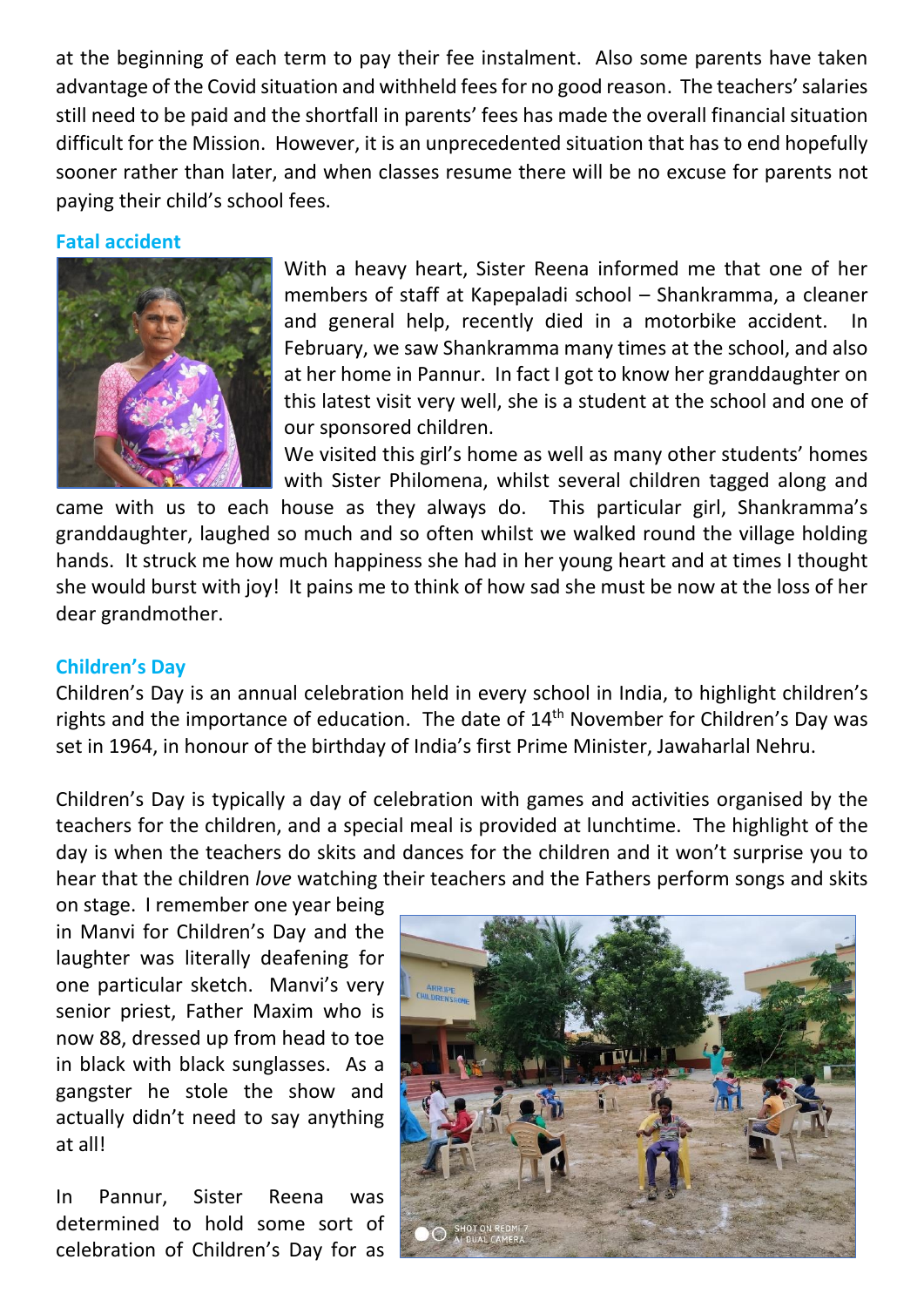many children as possible. 112 students came for the gathering, mostly from Pannur but some from other villages if they could get there (the bus network is still not working). In the school hostel campus, Sr Reena and the teachers organised many games and fun activities for the children, finishing off with a delicious lunch and gifts. A memorable day indeed as so many children came together once again for the first time in six months.

## **8 th Std Kapepaladi students' move to Manvi**

Following on from my Easter Newsletter, thank you to those sponsor parents who have increased their sponsorships for last year's 8<sup>th</sup> Std Kapepaladi students who are now officially at Manvi school, although they have yet to set foot in one of its classrooms!



A month into the online classes beginning at Manvi, I was a bit worried about these students not being on Fr Leo's radar as he was new to the Mission in May, as was Sr Reena to Kapepaladi school. None of the teachers at Manvi would have met them either, so I contacted Fr Leo in early October to find out how they were getting on. It was wonderful to see how instantly Fr Leo made it his business to visit every one of these students at

home, to meet them in person and find out how they were adjusting to 9<sup>th</sup> Std and being part of the online teaching system.

His findings were that some children were out working in the fields due to their parents' poverty but were doing their homework when they returned to the house in the evening. Fr

Leo empathised with their situation and gave these students' families a large sack of rice to alleviate the necessity for the children to work. Some of the students didn't have access to a mobile phone and therefore couldn't be involved in any classes. Fr Leo then asked us if we could help with buying 9 mobile phones, which, with your help we gladly did so that these students could immediately begin their online learning. The photograph above shows Fr Leo giving out one of the mobiles. He requested for one of the students in this  $9<sup>th</sup>$  Std group to become a coordinator of the group and keep their teacher informed if there are any absentees.